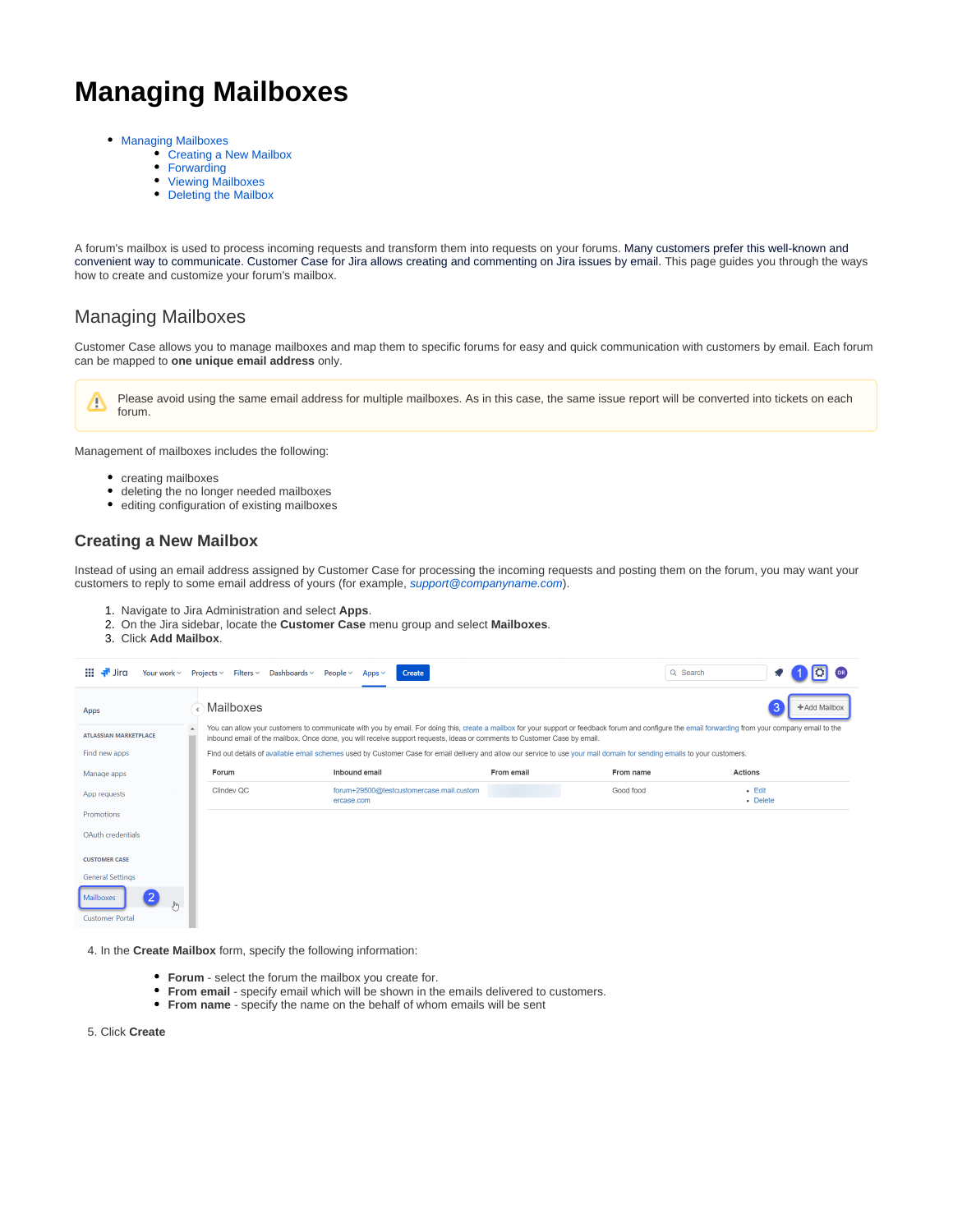| <b>Edit Mailbox</b> |                                                                                                |  |
|---------------------|------------------------------------------------------------------------------------------------|--|
| Forum <sup>*</sup>  | Craft<br>$\check{ }$<br>Select a forum.                                                        |  |
| From email*         | testcustomercase@gmail.com<br>Enter your company email (for example, support@yourcompany.com). |  |
| From name*          | Craft<br>Enter your company name.                                                              |  |
|                     |                                                                                                |  |
|                     |                                                                                                |  |
|                     |                                                                                                |  |
|                     | <b>Save</b><br>Cancel                                                                          |  |

#### <span id="page-1-0"></span>**Forwarding**

Δ

By default, Customer Case creates a unique email for each mailbox of the forum. This email address is similar to [forum+1350@yourcompany.](mailto:forum+1350@yourcompany.customercase.com) [customercase.com.](mailto:forum+1350@yourcompany.customercase.com) Your company name is taken from your Jira Cloud account. To map the emails coming to the From email address to your Customer Case portal you need to set up forwarding in your email agent.

Email forwarding is required for redirecting the incoming emails with requests sent by the customers to a custom email address.

For the details on how it can be done for your mail provider, see the links below:

- [MS Exchange and Outlook](https://support.office.com/en-us/article/Automatically-forward-my-messages-to-another-e-mail-account-9f124e4a-749e-4288-a266-2d009686b403?CorrelationId=b80ab202-e200-4b19-9a2e-85113bbb225e&ui=en-US&rs=en-US&ad=US) ([alternative link\)](https://support.microsoft.com/en-us/kb/281926)
- [Google Mail](https://support.google.com/mail/answer/10957?hl=en)
- [Yahoo Mail](http://help.yahoo.com/kb/index?locale=en_US&page=content&y=PROD_MAIL_ML&id=SLN3525)
- [Hosts Using cPanel](https://docs.cpanel.net/cpanel/email/forwarders/)
- [Lotus Notes/Lotus Domino](https://www.ibm.com/docs/en/aix/7.2?topic=mail-forwarding)
- [Dreamhost](https://help.dreamhost.com/hc/en-us/articles/215724207-How-do-I-add-a-forward-only-email-address-)

A verification message with a code will be sent to the default email address of the forum. To find the message with the verification code proceed ⊕ to the forum that you set up forwarding to.

#### <span id="page-1-1"></span>**Viewing Mailboxes**

- 1. Navigate to Jira Administration and select **Apps**.
- 2. On the Jira sidebar, locate the **Customer Case** menu group and select **Mailboxes**.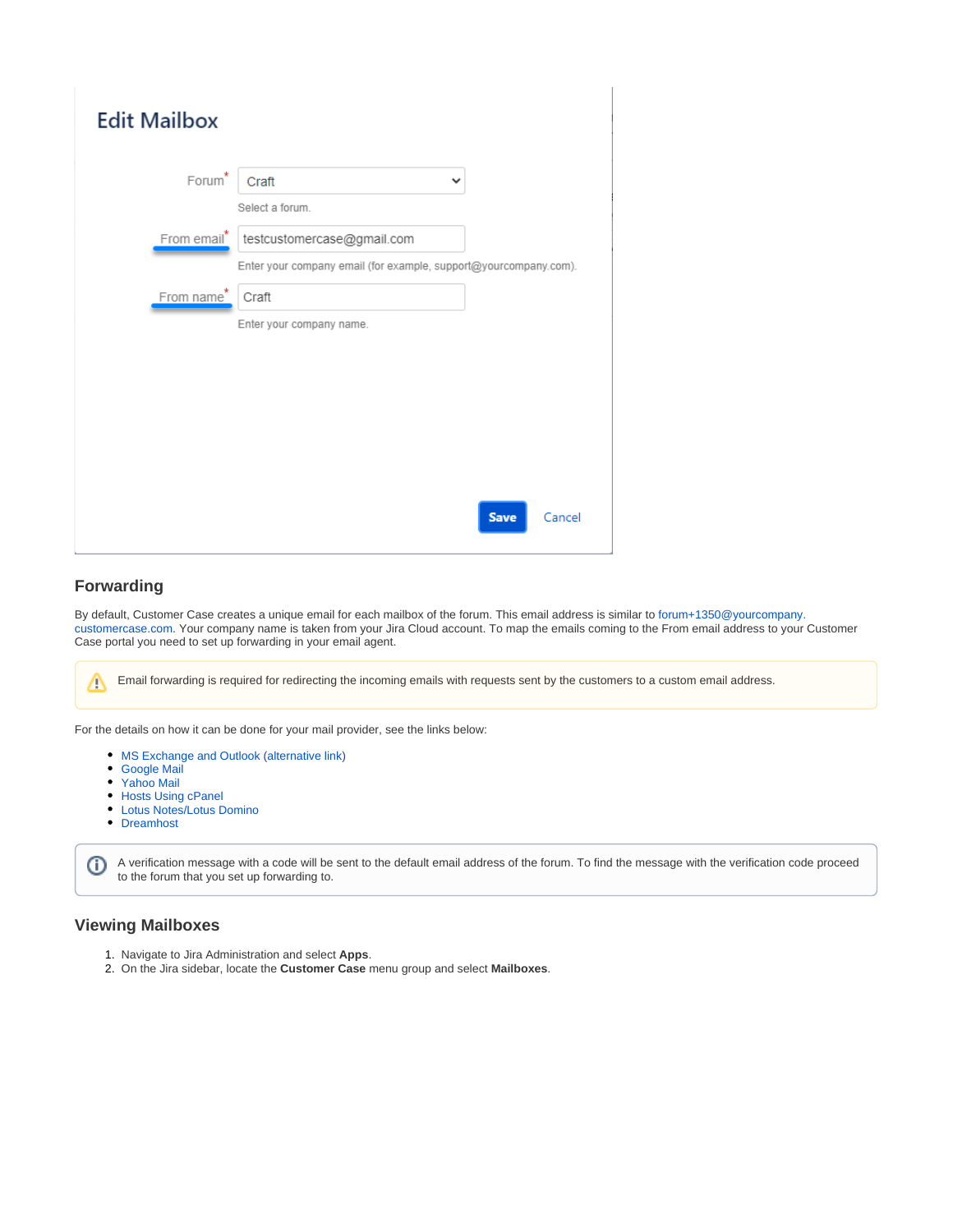| $\mathbf{H}$ $\mathbf{H}$ Jira<br>Your work $\sim$       |                                                                                                                                                                                                                                                                                                                                  | Projects $\vee$ Filters $\vee$ Dashboards $\vee$ | People $\vee$<br>Create<br>Apps $\sim$                 |            |           | Q Search             |  |
|----------------------------------------------------------|----------------------------------------------------------------------------------------------------------------------------------------------------------------------------------------------------------------------------------------------------------------------------------------------------------------------------------|--------------------------------------------------|--------------------------------------------------------|------------|-----------|----------------------|--|
| Apps                                                     |                                                                                                                                                                                                                                                                                                                                  | Mailboxes                                        |                                                        |            |           | +Add Mailbox         |  |
| <b>ATLASSIAN MARKETPLACE</b>                             | You can allow your customers to communicate with you by email. For doing this, create a mailbox for your support or feedback forum and configure the email forwarding from your company email to the<br>inbound email of the mailbox. Once done, you will receive support requests, ideas or comments to Customer Case by email. |                                                  |                                                        |            |           |                      |  |
| Find new apps                                            | Find out details of available email schemes used by Customer Case for email delivery and allow our service to use your mail domain for sending emails to your customers.                                                                                                                                                         |                                                  |                                                        |            |           |                      |  |
| Manage apps                                              |                                                                                                                                                                                                                                                                                                                                  | Forum                                            | Inbound email                                          | From email | From name | Actions              |  |
| App requests                                             |                                                                                                                                                                                                                                                                                                                                  | Clindev QC                                       | forum+29500@testcustomercase.mail.custom<br>ercase.com |            | Good food | $-$ Edit<br>• Delete |  |
| Promotions                                               |                                                                                                                                                                                                                                                                                                                                  |                                                  |                                                        |            |           |                      |  |
| OAuth credentials                                        |                                                                                                                                                                                                                                                                                                                                  |                                                  |                                                        |            |           |                      |  |
| <b>CUSTOMER CASE</b>                                     |                                                                                                                                                                                                                                                                                                                                  |                                                  |                                                        |            |           |                      |  |
| <b>General Settings</b>                                  |                                                                                                                                                                                                                                                                                                                                  |                                                  |                                                        |            |           |                      |  |
| 2<br>Mailboxes<br>$J_{\mu\nu}$<br><b>Customer Portal</b> |                                                                                                                                                                                                                                                                                                                                  |                                                  |                                                        |            |           |                      |  |

The list with available mailboxes will open. For each mailbox, the following information is displayed:

- **Forum** the name of the forum mapped to the mailbox.
- **Inbound Email** the automatically generated email for processing incoming requests from customers. This email is mapped to the forum.
- **From Email** the email address shown in emails with notifications.
- **From Name** a name of the user or company on behalf of whom the email from Customer Case is sent.
- **Actions editing or deleting a mailbox.**

#### <span id="page-2-0"></span>**Deleting the Mailbox**

- 1. Navigate to Jira Administration and select **Apps**.
- 2. On the Jira sidebar, locate the **Customer Case** menu group and select **Mailboxes**.
- 3. Locate the appropriate mailbox and click **Delete** in the Actions column.
- 4. Confirm the removal of the mailbox.

| m.<br>Your work $\vee$<br>Jira                        | Projects $\vee$ Filters $\vee$ Dashboards $\vee$ | People $\vee$<br>Create<br>Apps $\sim$                                                                                                                                                                                                                                                                                           |            | Q Search  |                      |
|-------------------------------------------------------|--------------------------------------------------|----------------------------------------------------------------------------------------------------------------------------------------------------------------------------------------------------------------------------------------------------------------------------------------------------------------------------------|------------|-----------|----------------------|
| Apps                                                  | Mailboxes                                        |                                                                                                                                                                                                                                                                                                                                  |            |           | +Add Mailbox         |
| <b>ATLASSIAN MARKETPLACE</b>                          |                                                  | You can allow your customers to communicate with you by email. For doing this, create a mailbox for your support or feedback forum and configure the email forwarding from your company email to the<br>inbound email of the mailbox. Once done, you will receive support requests, ideas or comments to Customer Case by email. |            |           |                      |
| Find new apps                                         |                                                  | Find out details of available email schemes used by Customer Case for email delivery and allow our service to use your mail domain for sending emails to your customers.                                                                                                                                                         |            |           |                      |
| Manage apps                                           | Forum                                            | Inbound email                                                                                                                                                                                                                                                                                                                    | From email | From name | <b>Actions</b>       |
| App requests                                          | Clindey QC                                       | forum+29500@testcustomercase.mail.custom<br>ercase.com                                                                                                                                                                                                                                                                           |            | Good food | $-$ Edit<br>• Delete |
| Promotions                                            |                                                  |                                                                                                                                                                                                                                                                                                                                  |            |           |                      |
| OAuth credentials                                     |                                                  |                                                                                                                                                                                                                                                                                                                                  |            |           |                      |
| <b>CUSTOMER CASE</b>                                  |                                                  |                                                                                                                                                                                                                                                                                                                                  |            |           |                      |
| <b>General Settings</b>                               |                                                  |                                                                                                                                                                                                                                                                                                                                  |            |           |                      |
| $\overline{2}$<br>Mailboxes<br><b>Customer Portal</b> |                                                  |                                                                                                                                                                                                                                                                                                                                  |            |           |                      |

Removal of the mailbox makes it impossible to process the incoming requests from customers.ത

All the emails, by default, are sent to forum participants from our email address [event@customercase.com](mailto:event@customercase.com). In the mail agent, your customer will see our email address and the From Name value you set for the mailbox. When your customer decides to reply and clicks the corresponding button, the email specified in the From email field in the mailbox settings will be used as Reply To email address.

This is how the automatic letter's header from the Customer Case portal looks when you unfold the details of the letter: